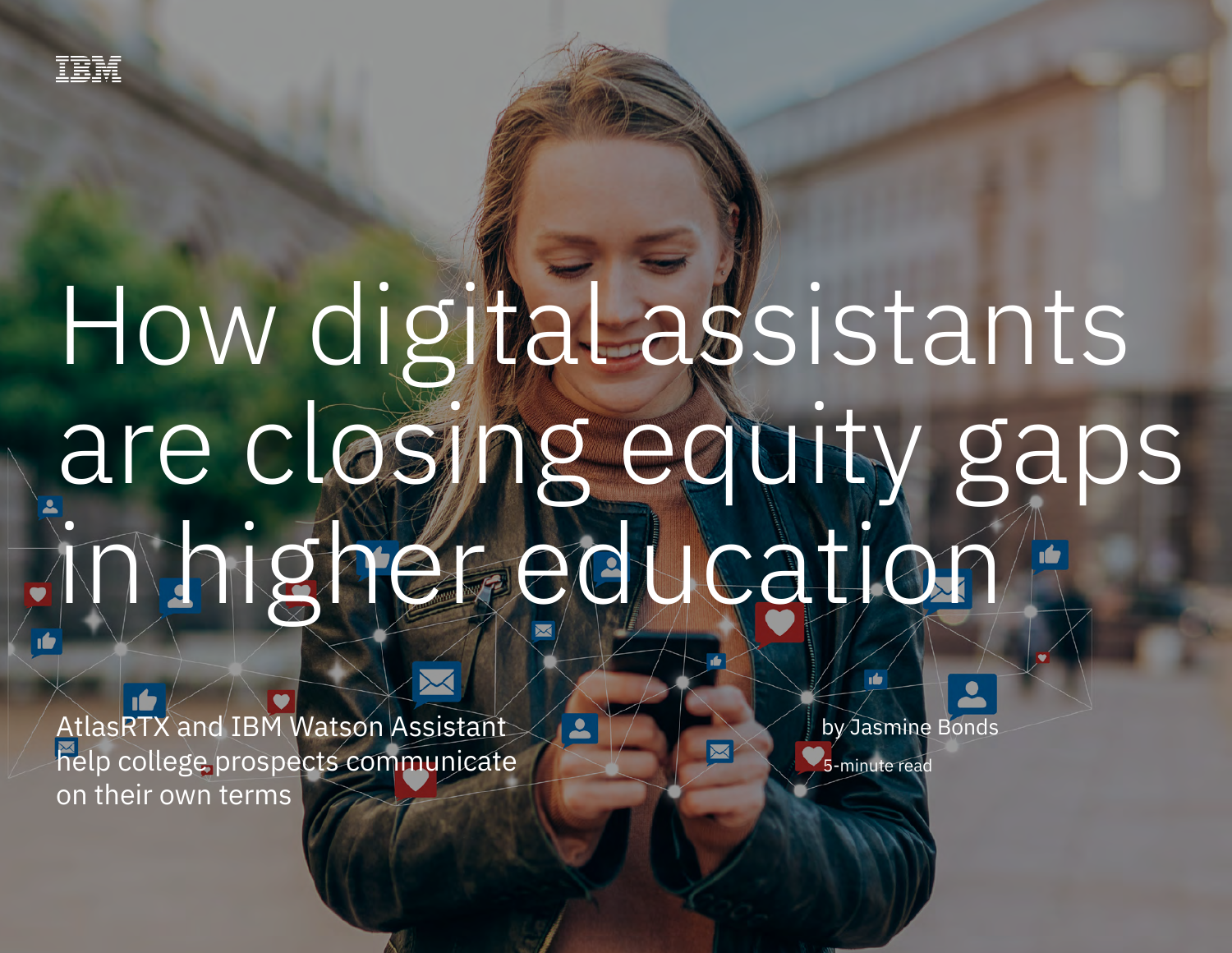hen the clock strikes 6:00 PM, an academic advisor saves the notes from his last meeting, grabs his belongings and locks up his office for the night. MRED Clock<br>
SETTIKES<br>
6:00 PM, an<br>
academic advisor<br>
saves the notes<br>
from his last<br>
meeting, grabs his<br>
belongings and<br>
locks up his office<br>
for the night.<br>
At the same time, a prospective stude<br>
finishes her shift at a g

At the same time, a prospective student finishes her shift at a grocery store a few blocks away. She closes out her till and hurries towards campus, hoping to speak with an advisor about the admissions process.

She reaches the advisor's office at

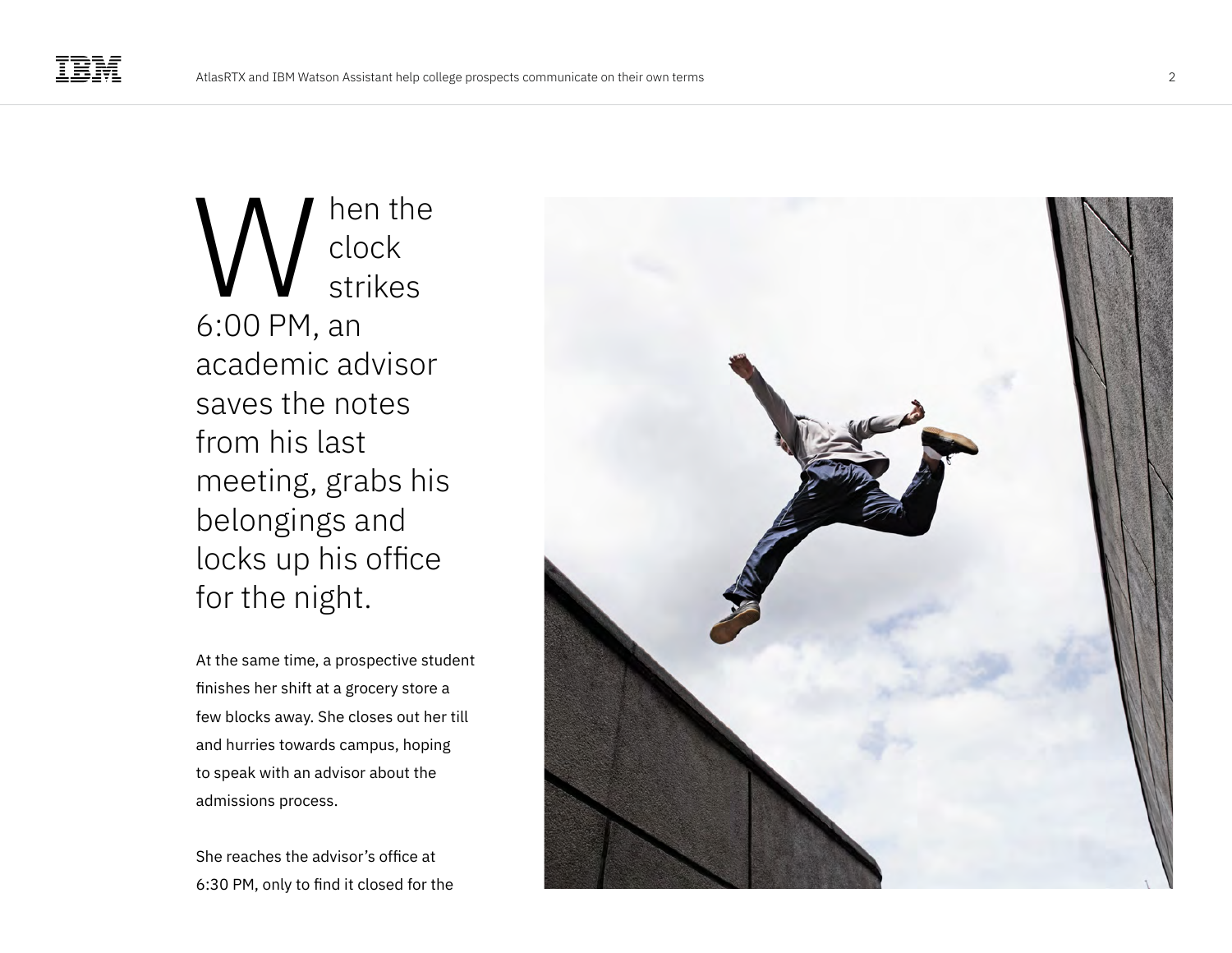day. Dejected, she pulls out her phone and pores over her work schedule, searching for her next day off.

### Sunday.

Unfortunately, the office will be closed then, too.

This is the reality many college prospects face today—balancing work, personal obligations and academic pursuits in a precarious juggling act. Every schedule conflict or missed connection puts the entire act at risk, forcing some prospects to drop one commitment in order to successfully balance the others.

As a consequence, higher education often falls by the wayside.

Researchers at Rockhurst University and Purdue University's Krannert School of Management were keen to increase enrollment by addressing barriers to entry, like in the scenario above, that potentially alienate their prospective students.

Though the two universities are hundreds of miles apart and offer their own distinct digital experiences, they shared a common goal—provide all prospects and current students with the same quality of service, regardless of how or when they choose to engage, what their native language is or the socioeconomic group in which they reside.

Krannert and Rockhurst began closely analyzing student engagement on their websites to identify when, where and how prospects were seeking information. Both schools discovered that the majority of their web traffic was generated after traditional business hours. "A lot of prospects work full time or have other obligations during the day, so they don't have time to contact the university when someone might be there to answer their call," says Chris Austin, Director of Market Development at AtlasRTX, a software development company in Park City, Utah.

"These prospects will research schools at night, on the weekends or whenever they can squeeze in a quick search. Staff members aren't typically available then, but these people still need information, and they need it fast."

Without the resources to hire more staff, two-thirds of those who visited krannert.purdue.edu or rockhurst.edu were left to sift through a labyrinth of new information on their own. Both universities knew they needed a way to automate student engagement when a human team member was unavailable.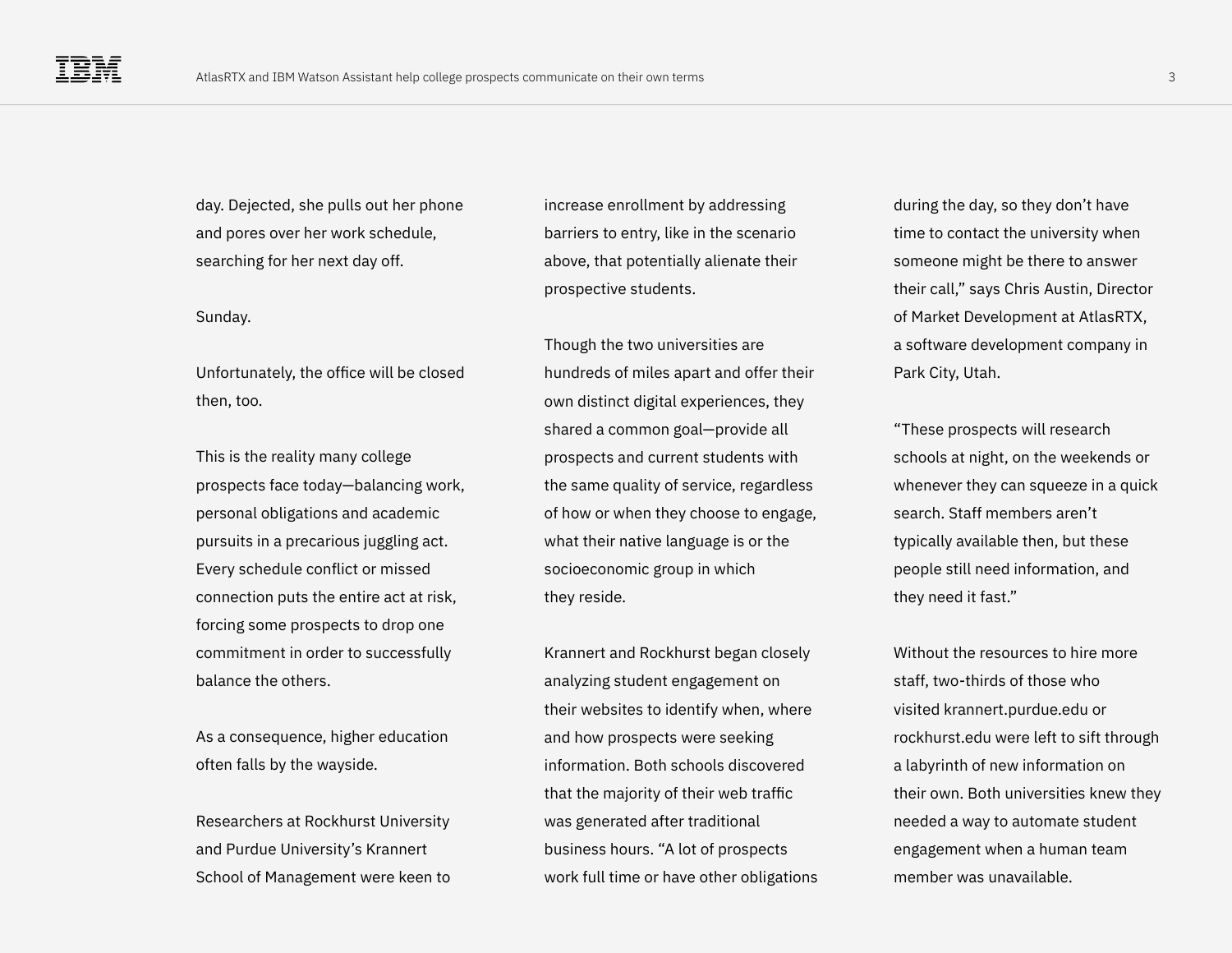The modern " student expects immediate results and real-time experiences, whether it's a phone call with a staff member at two in the afternoon or a chat session with a digital assistant at two in the morning."

**Mike Bills, President, AtlasRTX** 

Of the applicants who engaged with a digital assistant

52%

were accepted into Krannert

With the help of a digital assistant, Rockhurst saved more than

260

employee hours per month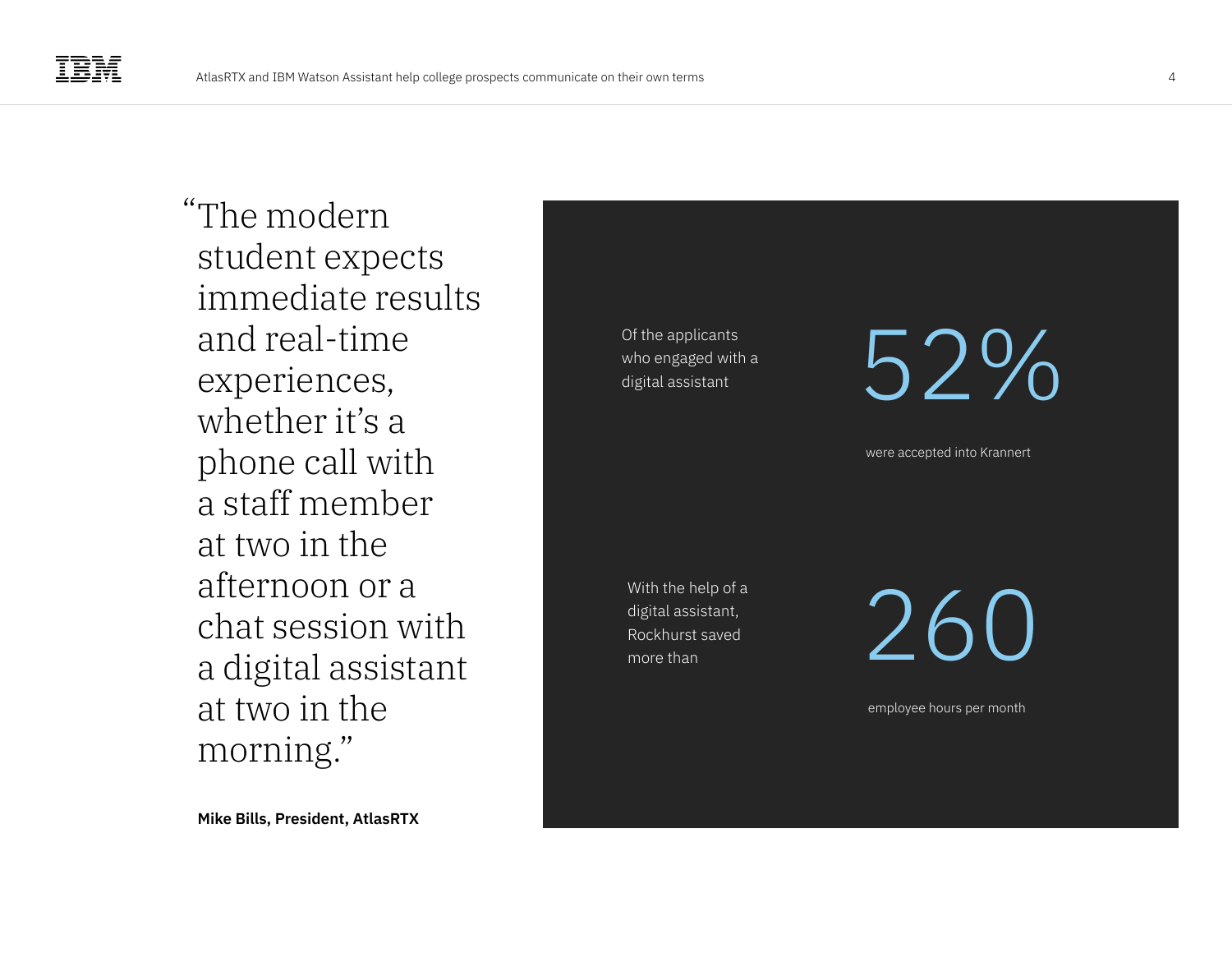### Bridging the information gap

Krannert and Rockhurst turned to AtlasRTX, an IBM Business Partner, to implement digital resources capable of communicating with anyone, at any time.

AtlasRTX uses a combination of AI, digital assistants and human teams to help universities facilitate meaningful engagement with their students. "Our philosophy is that humans and digital assistants work better together," says Mike Bills, President at AtlasRTX. "We want virtual and human resources working in tandem to give students the best service possible."



With the AtlasRTX conversational AI engagement platform, institutions like Purdue and Rockhurst can assign responsibilities to their digital

assistants and staff based on their needs at the time. As Bills notes, "Digital assistants are better suited for certain functions, like answering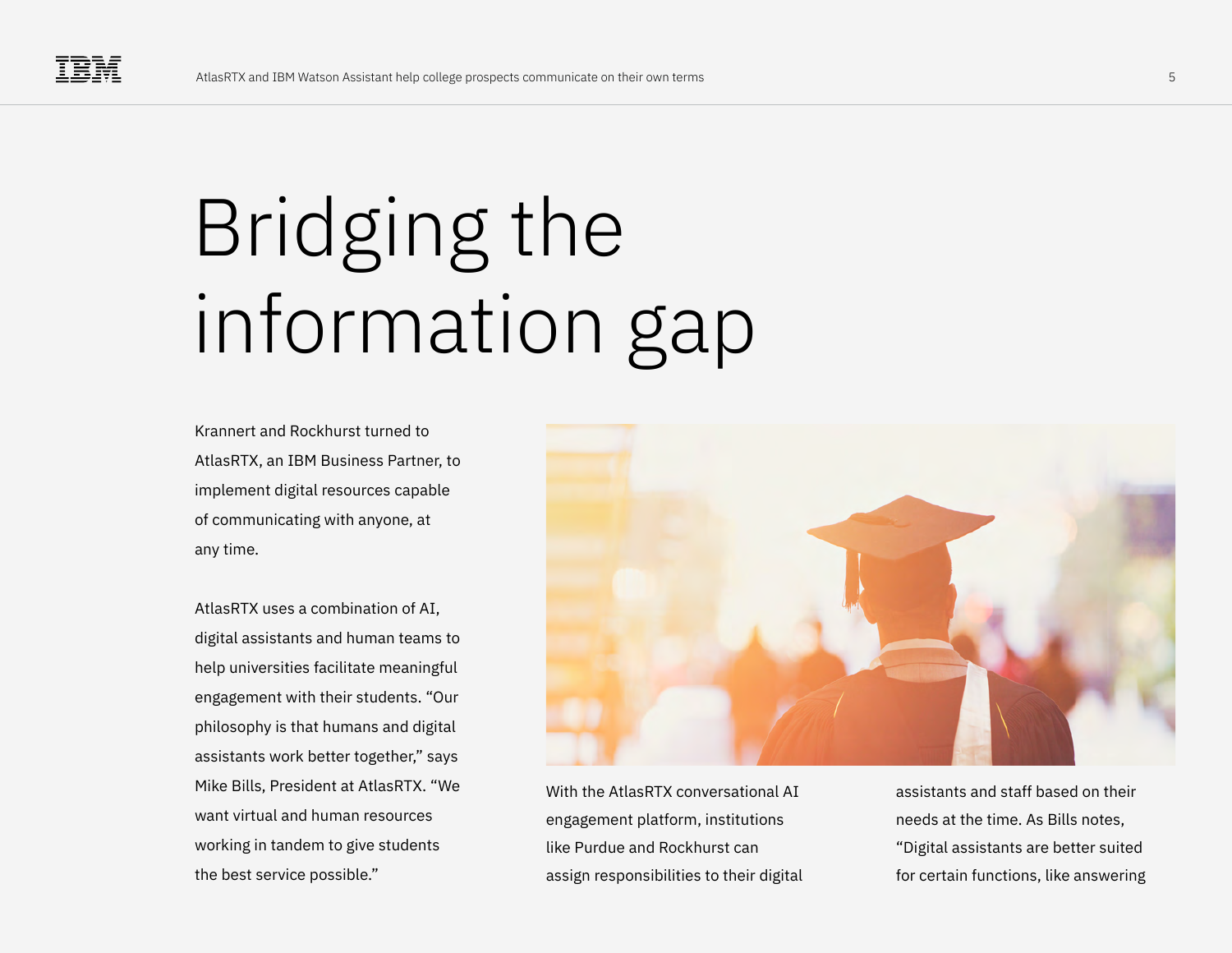frequently asked questions, while university staff are more equipped to handle later-stage engagement, like bringing students in for a campus visit."

Krannert implemented an AtlasRTX digital assistant powered by [IBM](https://www.ibm.com/products/watson-assistant)  [Watson® Assistant](https://www.ibm.com/products/watson-assistant) technology for its residential and online graduate business programs. Because Purdue recruits internationally, Krannert's digital assistant had to be able to communicate in hundreds of different languages.

IBM Watson Assistant is built on natural language processing (NLP) models that enable digital assistants to intelligently process large amounts of language data. With linguistic capabilities like intent classification and entity recognition, a digital assistant built and trained on IBM Watson Assistant can learn to understand conversations

Today's student population is " more diverse than ever. More first-generation, international and working students are pursuing a higher education. The digital assistants we deploy use automation to ensure these students have access to the information they need, whenever they need it."

**Mike Bills**, President, AtlasRTX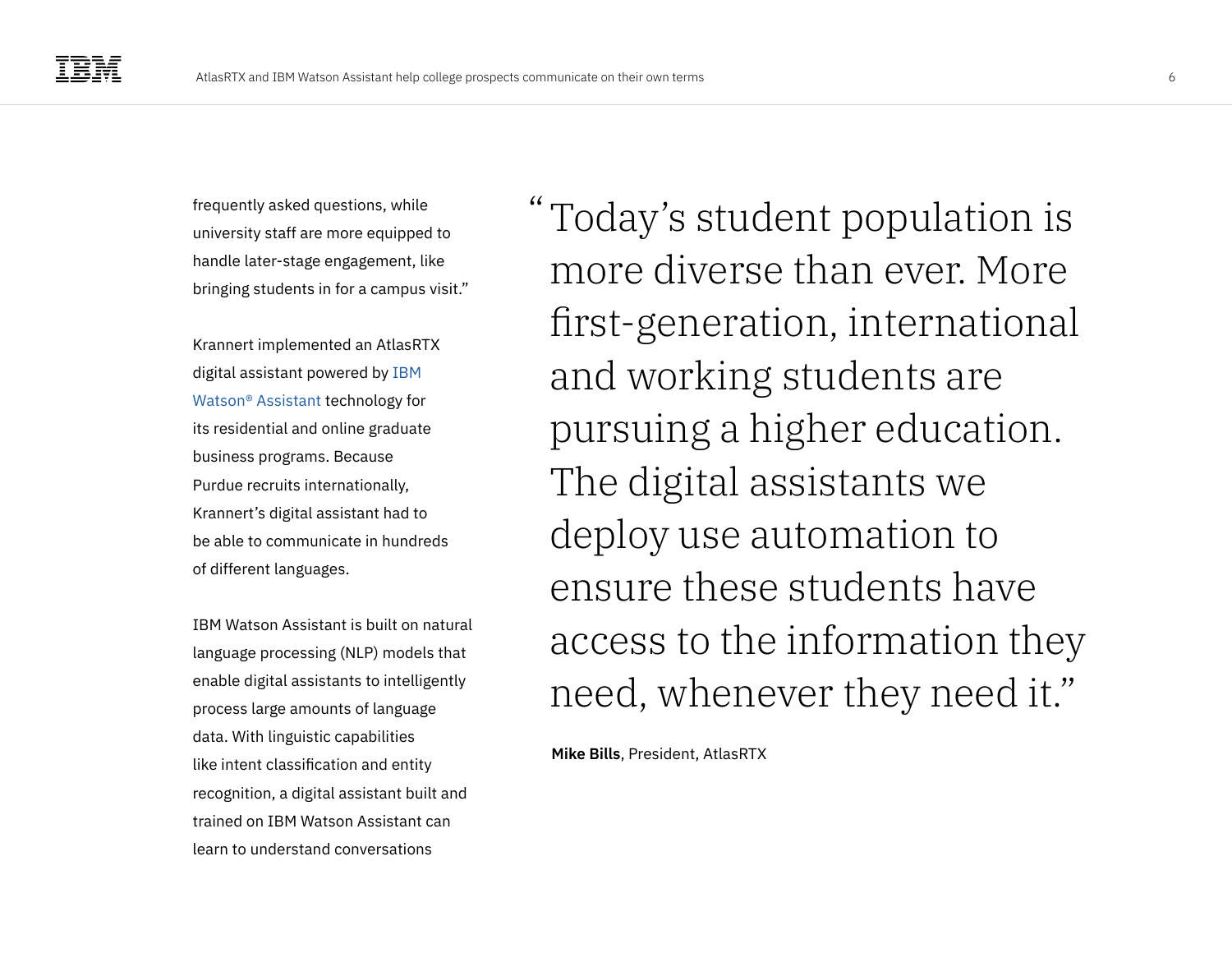as a native speaker would, no matter what language is being spoken.

Additionally, IBM Watson Assistant has a nuanced understanding of the businesses it supports, like higher education, so not only does it respond to student inquiries with the right words, it also does so in the correct context. "In many cases, international students prefer to engage with a digital assistant. They can ask questions in their native language, knowing the digital assistant understands them, doesn't cast judgement and is always available," says Bills.

Rockhurst deployed an EduBot, known colloquially as "Kaycee," for its undergraduate programs. Kaycee, also powered by IBM Watson Assistant, is a specialized digital assistant that serves as a crucial point of contact

for Rockhurst's undergraduate prospects. Kaycee engages in hundreds of conversations every day, answering questions and converting prospects into applicants.

"Engagement doesn't begin and end on the home page," says Bills. "Prospects will have new questions and needs based on where they are in their college journey. Kaycee can switch channels to continue interacting with them offline via SMS, web chats, and in-app or social messaging. As an example, Kaycee might send students a reminder text to complete their FAFSA forms."

As students deepen their research into Rockhurst, Kaycee is with them every step of the way—24 hours a day, seven days a week. Kaycee provides coverage for staff members during off hours and serves as an additional resource for students around the clock.

The tailored, multichannel engagement and 24/7 availability Kaycee provides opens the door for strategic human engagement with prospects further down the line.

"Digital assistants have been a gamechanger for us. Before implementing Kaycee, our users had to rely on a staff person being available to help them find very specific information or complete certain forms. We don't have a 24/7 call center, so adding Kaycee as a resource alongside our staff allows us to better serve our students at the level they expect from Rockhurst, both in person and online," says Dave Hunt, Associate Vice President of Marketing at Rockhurst University.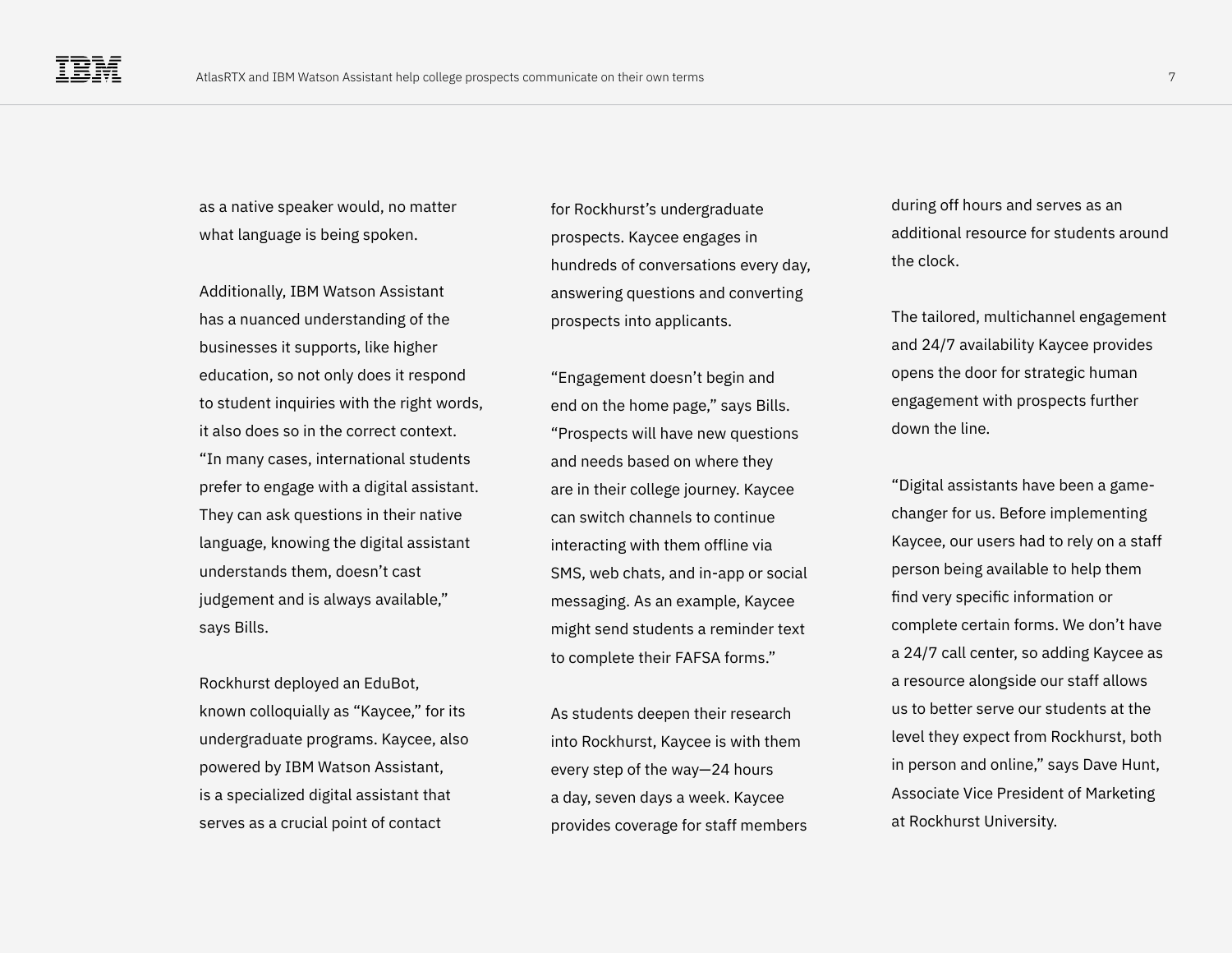## Turning informed prospects into future grads

Krannert and Rockhurst have both seen remarkable results after implementing their digital assistants.

Krannert's digital assistant is the university's second highest generator of new applications. In 2021, the conversion rate from prospect to applicant increased by more than 5%. Additionally, the university saw significant increases in conversion growth from its online program offerings. Almost 20% of engagements with online candidates resulted in application submissions. Of the

applicants who engaged with the digital assistant before applying, 52% were eventually accepted into the Krannert School of Management.

Rockhurst's digital assistant has saved the university over 260 employee hours per month. Thirty-three percent of its web visitors have initiated a conversation with Kaycee, and of the prospects who reach the admissions page, a whopping 67% proactively engage with Kaycee for assistance.